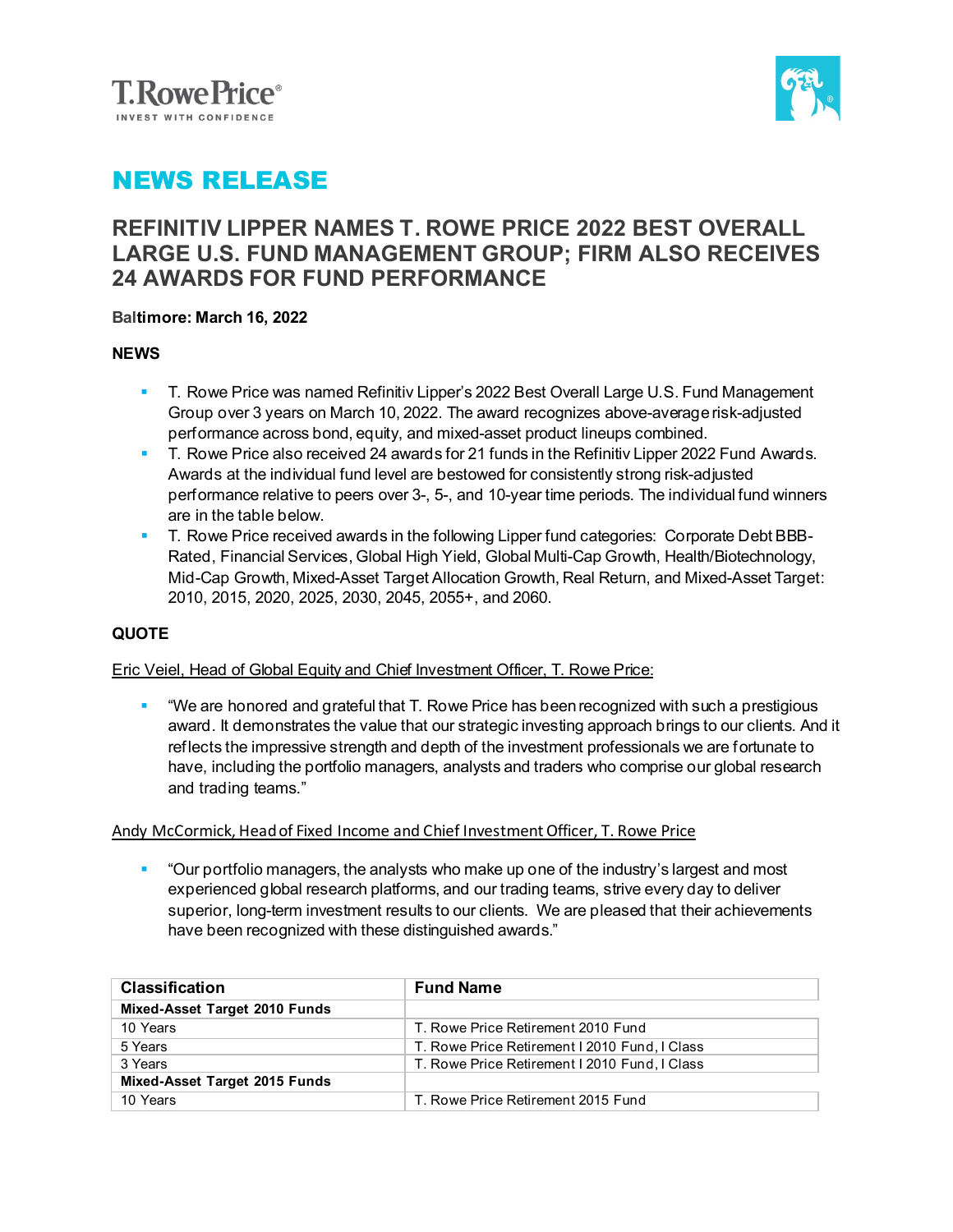# **T. Rowe Price®**



| INVEST WITH CONFIDENCE                      |                                                     |
|---------------------------------------------|-----------------------------------------------------|
| 5 Years                                     | T. Rowe Price Retirement I 2015 Fund, I Class       |
| 3 Years                                     | T. Rowe Price Retirement I 2015 Fund, I Class       |
| Mixed-Asset Target 2020 Funds               |                                                     |
| 10 Years                                    | T. Rowe Price Retirement 2020 Fund                  |
| 5 Years                                     | T. Rowe Price Retirement I 2020 Fund, I Class       |
| Mixed-Asset Target 2025 Funds               |                                                     |
| 10 Years                                    | T. Rowe Price Retirement 2025 Fund                  |
| 5 Years                                     | T. Rowe Price Retirement I 2025 Fund, I Class       |
| Mixed-Asset Target 2030 Funds               |                                                     |
| 5 Years                                     | T. Rowe Price Retirement I 2030 Fund, I Class       |
| Mixed-Asset Target 2045 Funds               |                                                     |
| 3 Years                                     | T. Rowe Price Retirement I 2045 Fund, I Class       |
| Mixed-Asset Target 2050 Funds               |                                                     |
| 3 Years                                     | T. Rowe Price Retirement I 2050 Fund, I Class       |
| Mixed-Asset Target 2055+ Funds              |                                                     |
| 3 Years                                     | T. Rowe Price Retirement I 2055 Fund, I Class       |
| Mixed-Asset Target 2060 Funds               |                                                     |
| 3 Years                                     | T. Rowe Price Retirement I 2060 Fund, I Class       |
| <b>Mixed-Asset Target Allocation Growth</b> |                                                     |
| <b>Funds</b>                                |                                                     |
| 10 Years                                    | T. Rowe Price Capital Appreciation Fund             |
| <b>Corporate Debt BBB-Rated Funds</b>       |                                                     |
| 5 Years                                     | T. Rowe Price Institutional Long Duration Fund      |
| 3 Years                                     | T. Rowe Price Institutional Long Duration Fund      |
| <b>Financial Services Funds</b>             |                                                     |
| 10 Years                                    | T. Rowe Price Financial Services Fund               |
| <b>Global High Yield Funds</b>              |                                                     |
| 5 Years                                     | T. Rowe Price Global High Income Bond Fund, I Class |
| <b>Global Multi-Cap Growth Funds</b>        |                                                     |
| 10 Years                                    | T. Rowe Price Global Stock Fund                     |
| <b>Health/ Biotechnology Funds</b>          |                                                     |
| 10 Years                                    | T. Rowe Price Health Sciences Fund                  |
| <b>Mid-Cap Growth Funds</b>                 |                                                     |
| 10 Years                                    | T. Rowe Price New Horizons Fund                     |
| <b>Real Return Funds</b>                    |                                                     |
| 3 Years                                     | T. Rowe Price Real Assets, I Class                  |

### **ABOUT THE REFINITIV LIPPER FUND AWARDS**

The Refinitiv Lipper Fund Awards, granted annually, highlight funds and fund companies that have excelled in delivering consistently strong risk-adjusted performance relative to their peers.

The Refinitiv Lipper Fund Awards are based on the Lipper Leader for Consistent Return rating, which is a risk-adjusted performance measure calculated over 36, 60, and 120 months. The fund with the highest Lipper Leader for Consistent Return (Effective Return) value in each eligible classification wins the Refinitiv Lipper Fund Award. For more information, se[e lipperfundawards.com.](https://www.lipperfundawards.com/) Although Refinitiv Lipper makes reasonable efforts to ensure the accuracy and reliability of the data contained herein, the accuracy is not guaranteed by Refinitiv Lipper.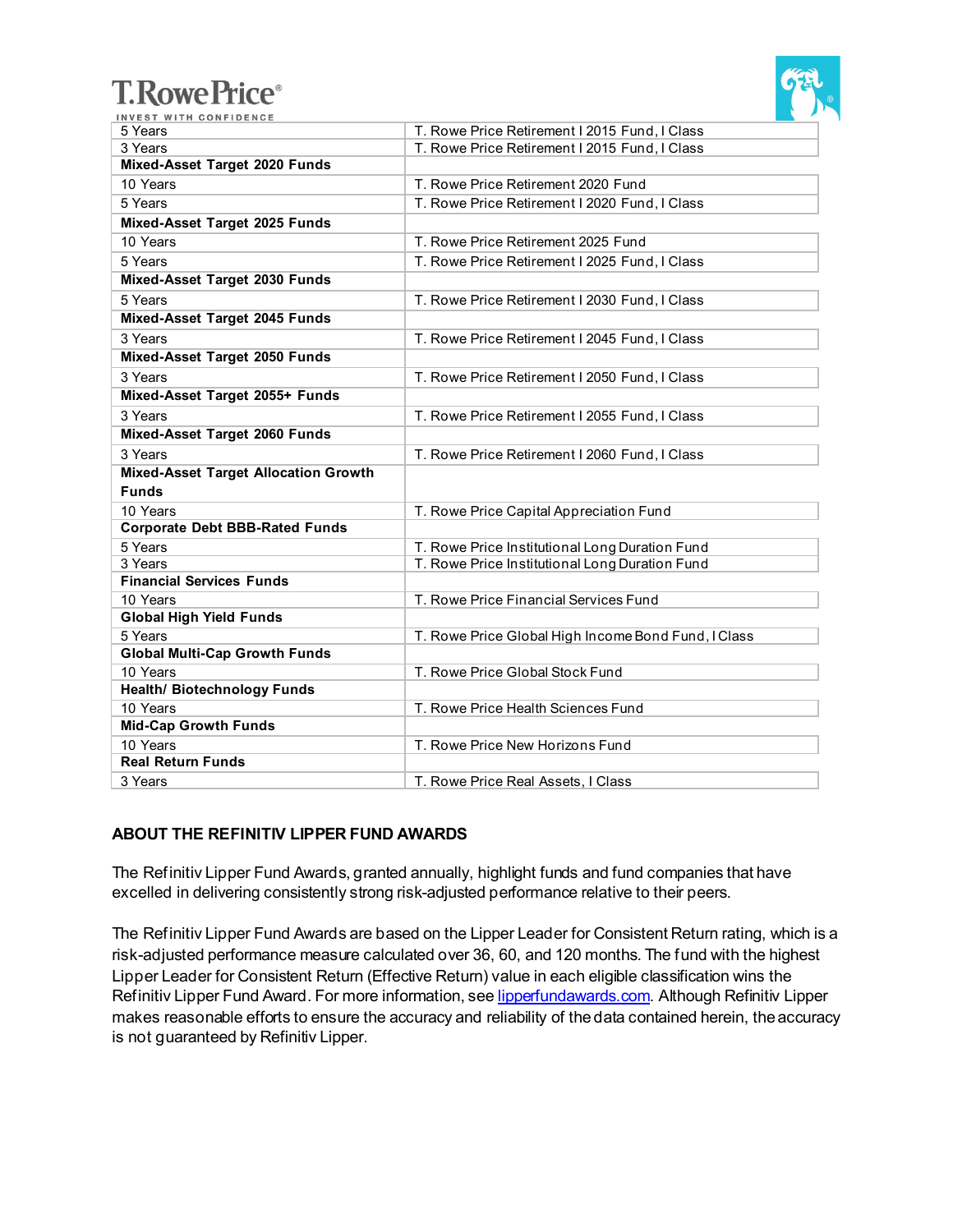



The Best Overall US Fund Group award is given to the group with the lowest average decile ranking of its respective asset class results based on the methodology described above. Large fund family groups with at least five equity, five bond, and three mixed-asset portfolios are eligible for an overall group award.

Refinitiv Lipper Fund Awards, ©2022 Refinitiv. All rights reserved.

### . **ABOUT REFINITIV LIPPER**

Refinitiv Lipper provides independent insight on global collective investments, including mutual funds, retirement funds, hedge funds, and fund fees and expenses. Lipper offers premium-quality data, fund ratings, analytical tools, and global commentary through specialized product offerings. Trusted by investment professionals for more than 40 years, Lipper provides unparalleled expertise and insight to the funds industry.

### **ABOUT T. ROWE PRICE**

Founded in 1937, T. Rowe Price (NASDAQ-GS: TROW) is an independent global asset management company with \$1.54 trillion in assets under management as of February 28, 2022. The firm is focused on delivering investment excellence and retirement services for institutional, intermediary, and individual investors. Our strategic investing approach, driven by independent thinking and guided by rigorous research, helps clients feel confident in pursuing financial goals. For more information, visit **[troweprice.com](http://www.troweprice.com/)**, **[Twitter](http://www.twitter.com/troweprice)**, **[YouTube](http://www.youtube.com/trowepricegroup)**, **[LinkedIn](http://www.linkedin.com/company/t.-rowe-price)[, Instagram](https://www.instagram.com/t._rowe_price/)**, or **[Facebook](http://www.fb.com/troweprice)**.

T. ROWE PRICE, INVEST WITH CONFIDENCE, and the Bighorn Sheep design are, collectively and/or apart, trademarks or registered trademarks of T. Rowe Price Group, Inc. in the United States, European Union, and other countries.

### **ADDITIONAL INFORMATION**

All investments are subject to risk, including the possible loss of principal. Fixed-income securities are subject to credit risk, liquidity risk, call risk, and interest-rate risk. As interest rates rise, bond prices generally fall. International investments can be riskier than U.S. investments due to the adverse effects of currency exchange rates, differences in market structure and liquidity, as well as specific country, regional, and economic developments. Small-cap stocks have generally been more volatile in price than the large-cap stocks. The prices of sector focused funds tend to be more volatile than more diversified funds.

The principal value of the Retirement and Retirement I Funds – Class I is not guaranteed at any time, including at or after the target date, which is the approximate year an investor plans to retire (assumed to be age 65) and likely stop making new investments in the fund. If an investor plans to retire significantly earlier or later than age 65, the funds may not be an appropriate investment even if the investor is retiring on or near the target date. The funds' allocations among a broad range of underlying T. Rowe Price stock and bond funds and derivatives will change over time. The funds emphasize potential capital appreciation during the early phases of retirement asset accumulation, balance the need for appreciation with the need for income as retirement approaches, and focus on supporting an income stream over a long-term postretirement withdrawal horizon. The funds are not designed for a lump-sum redemption at the target